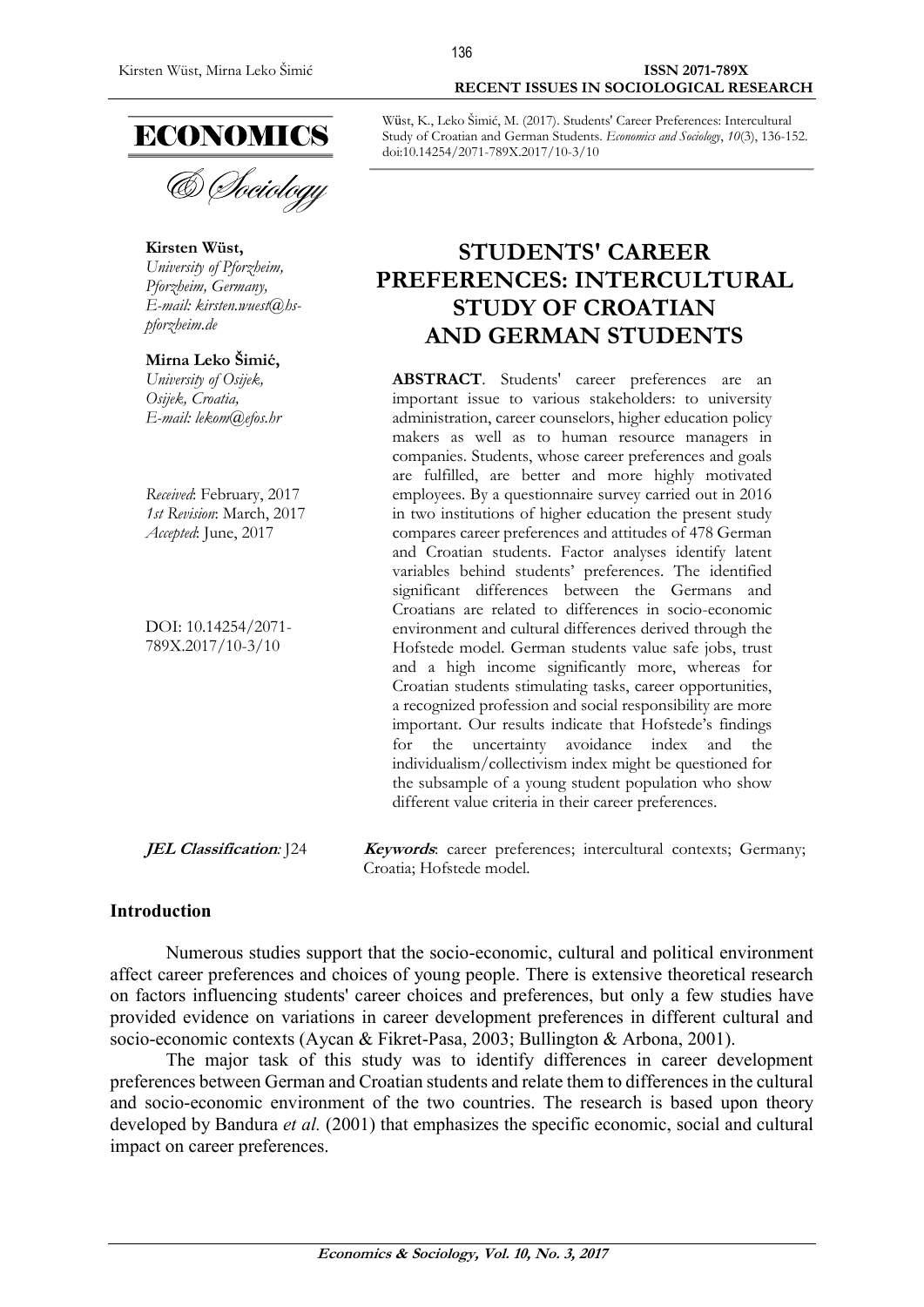The significance of such a research can be viewed in both the theoretical and the practical context. In the theoretical context, it offers a testing of Hofstede's society model (Hofstede & Hofstede, 2005) in the two different cultural environments of Germany and Croatia. In the practical context, research results can contribute to the existing knowledge on cultural influences on students' career preferences in the two countries. Monitoring students' preferences and understanding the cultural characteristics' impact on these preferences can help career counselors and university administrators, as well as labor and education policy makers and human resource management, i.e. recruiters of companies, in order to optimize their messages and services to students and job seekers.

## **1. Literature review**

## *1.1. Students' career choices and preferences*

The most of research on students' career choices in the last few years was concentrated on the identification of entrepreneurial or self-employment attitudes and intentions (Engle *et al.*, 2010; Pruett *et al.*, 2009; Solesvik, 2011 and others), specific fields of study or industry (Bundy & Norris, 1991; Iacovou *et al.*, 2011; Montgomery & Ramus, 2011; Phillips *et al.*, 1994; Wan *et al.*, 2014), and nation-specific issues (Arulmani *et al.*, 2003; Aycan & Fikret-Pasa, 2003; Ismail & Lu, 2014; Tipurić *et al.*, 2007). There is, to our best knowledge, only limited research on intercultural aspects of students' career development preferences and choices in sense of intercultural comparisons (Leong, 1991; Bobo *et al.*, 1998; Browne, 1997; Lightbody *et al.*, 1997; Ozbilgin *et al.*, 2004). The major characteristics of this research are shown in *Table 1*.

| Authors                                                          | Year | Countries/cultures studied                          | Major findings                                                                                                                                                                                                                           |
|------------------------------------------------------------------|------|-----------------------------------------------------|------------------------------------------------------------------------------------------------------------------------------------------------------------------------------------------------------------------------------------------|
| Leong, F. T. V.                                                  | 1991 | USA/ Asian American and<br>White American culture   | Asian Americans have greater preferences<br>for dependent decision-making styles,<br>lower level of career maturity and place<br>greater emphasis on extrinsic and security<br>occupational values.                                      |
| Browne, B. A.                                                    | 1997 | Australia and USA                                   | Emphasis on achievement through work<br>significantly higher in American culture.                                                                                                                                                        |
| Bobo, M.,<br>Durodoye, B., $\&$<br>Hildreth, B. L.               | 1998 | USA/African-American,<br>Hispanic and Anglo culture | Importance of socio-economic status and<br>political trends to different cultures.                                                                                                                                                       |
| Lightbody, P.,<br>Nicholson, S.,<br>Siann, G., $\&$<br>Walsh, D. | 1997 | Great Britain/South<br>Asian<br>and British culture | Significant differences between cultures:<br>attainable social position and ability to<br>work with similar others more important<br>to South Asian culture, while personal<br>growth and autonomy more important to<br>British culture. |
| Ozbilgin, M.,<br>Kusku, F.,<br>Erdogmus, N.                      | 2004 | Great Britain, Israel, Turkey                       | Belief of free career choice similar in all<br>three cultures. Entrepreneurial<br>orientation/self-employment significantly<br>higher in Israeli culture; career choice<br>mismatch significantly higher in Turkish<br>culture.          |

Table 1. Overview of intercultural research on students' career choices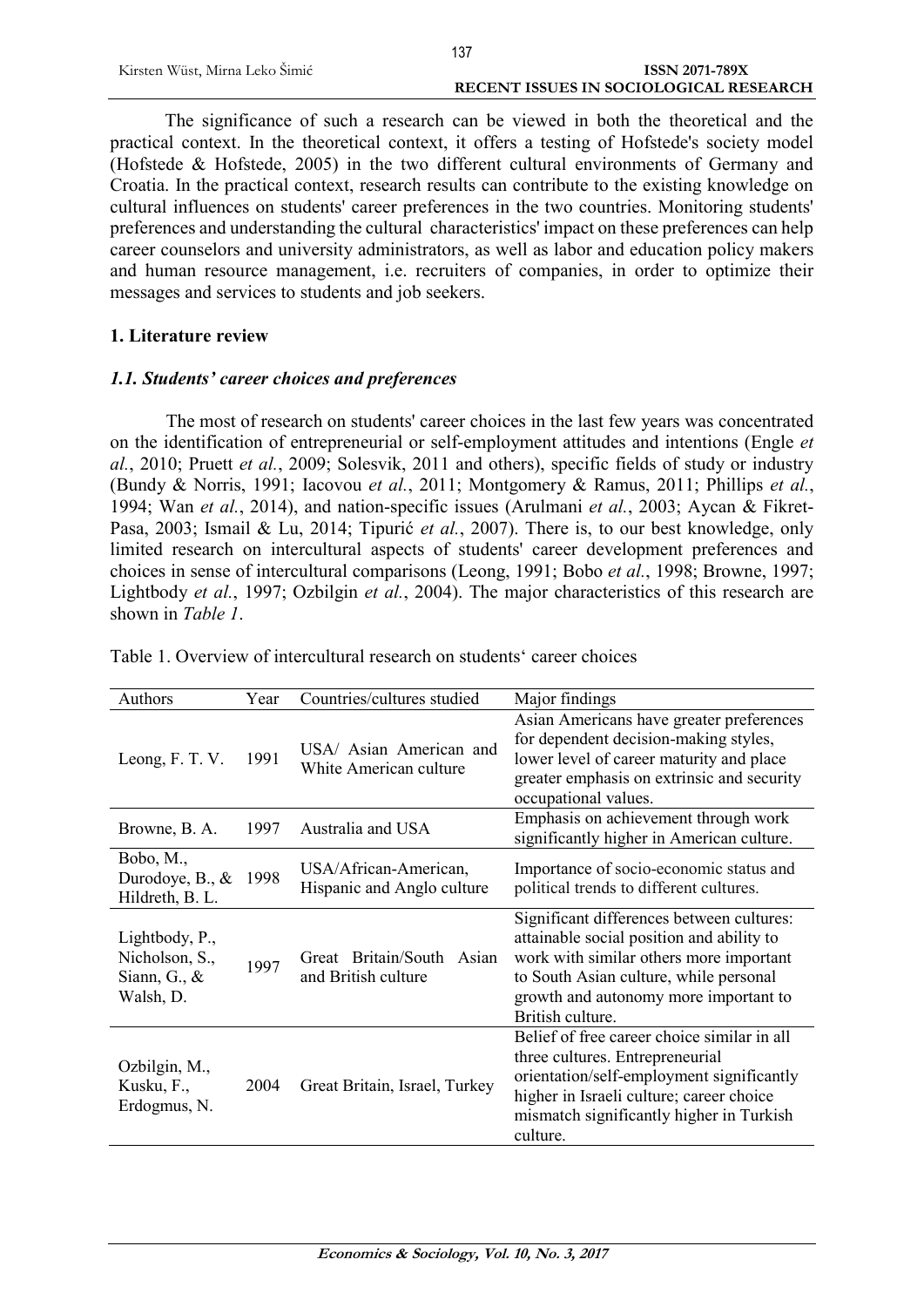The above table indicates that significant differences with respect to different cultures regarding career choices exist, even though only two out of five analyzed cases were conducted in different countries that also take into account socio-economic macro environment.

There are five mostly used theories of students' career choice and preferences found in contemporary research. The three-item model of career choice (Beyon *et al.*, 1998) is based on intrinsic (personal satisfaction, interest in job, etc.), extrinsic (job availability, prestige, financial benefits, etc.) and interpersonal elements (influence of parents or other reference groups).The second widely used model is the theory of planned behaviour applied in job search (van Ryn & Vinokur, 1992) which analyzes three elements: attitude towards certain behaviour, i.e. a person's viewpoint on a specific career or job; subjective norm, i.e. the stand point of a person's reference groups (parents, friends, significant others) and perceived behavioral control, i.e. the degree of a person's perceived control over his/her actions.The third way of analysis of students' career choicesand preferencesis the theory of self-efficacy (Bandura, 2004) which measures believing in one's own capabilities of performing various roles and tasks. Several sources of perceived self-efficacy have been recognized: mastering experiences, modeling, social persuasion and judgement of ones' own psychological state. Holland's theory (Holland, 1997) of career choice is based on a fundamental underlying hypothesis which states that people will have the most job satisfaction in occupations that match their personality type and so tend to choose a career that is reflective of their personality. According to Holland's theory, there are 6 types of vocational personalities which predispose individuals to certain occupations: the realistic, investigative, artistic, social, enterprising and conventional type. The model is therefore also known as the RIASEC model.The most common way to measure career preferences in practice, advocated by careers advisers, is still Parsons' theory from as early as 1909 (Parsons, 1909), in which skills, values, interests and personality are analyzed and then matched with appropriate jobs. Many of the elements of these theories can be ascribed to cultural and socio-economic influences.

## *1.2. Cultural Environment in Germany and Croatia*

Podrug, Filipović and Stančić (2014) have conducted a research of organizational culture differences in four countries, including Croatia and Germany using Hofstede's model (Hofstede & Hofstede, 2005). In a survey conducted with an international sample of IBM employees Hofstede had asked the participants to rate the importance of fourteen work goals towards an "imaginary ideal job" (Dorfman & Howell, 1988). Hofstede's original model was based on four indices that represent different aspects of culture:

- the power distance index, that measures the extent to which the less powerful members of a society expect and accept that power is distributed unequally. The authors have noted that the global trend is the lowering of power distance and that there is a correlation of this trend and the GDP growth rate of a country;

- the uncertainty avoidance index, which measures the extent to which members of the society feel threatened by uncertain and unknown situations;

- the individualism/collectivism index: in highly individualistic contexts relations between individuals are loose and everyone is expected to take care only of himself and the close family whereas in collectivistic cultures people belong to "in-groups" and the identity is based on the social network to which one belongs (Wursten & Jacobs, 2013) - the masculinity/femininity index: a masculine society is a society in which gender roles are clearly distinct, while in feminine societies they tend to overlap.

Later on (Hofstede, 2011) the long-term/short-term orientation was added to the model:

-a long-term orientation is an orientation toward future rewards, instead of wishes and wants related to the past and present as in a short-term orientation.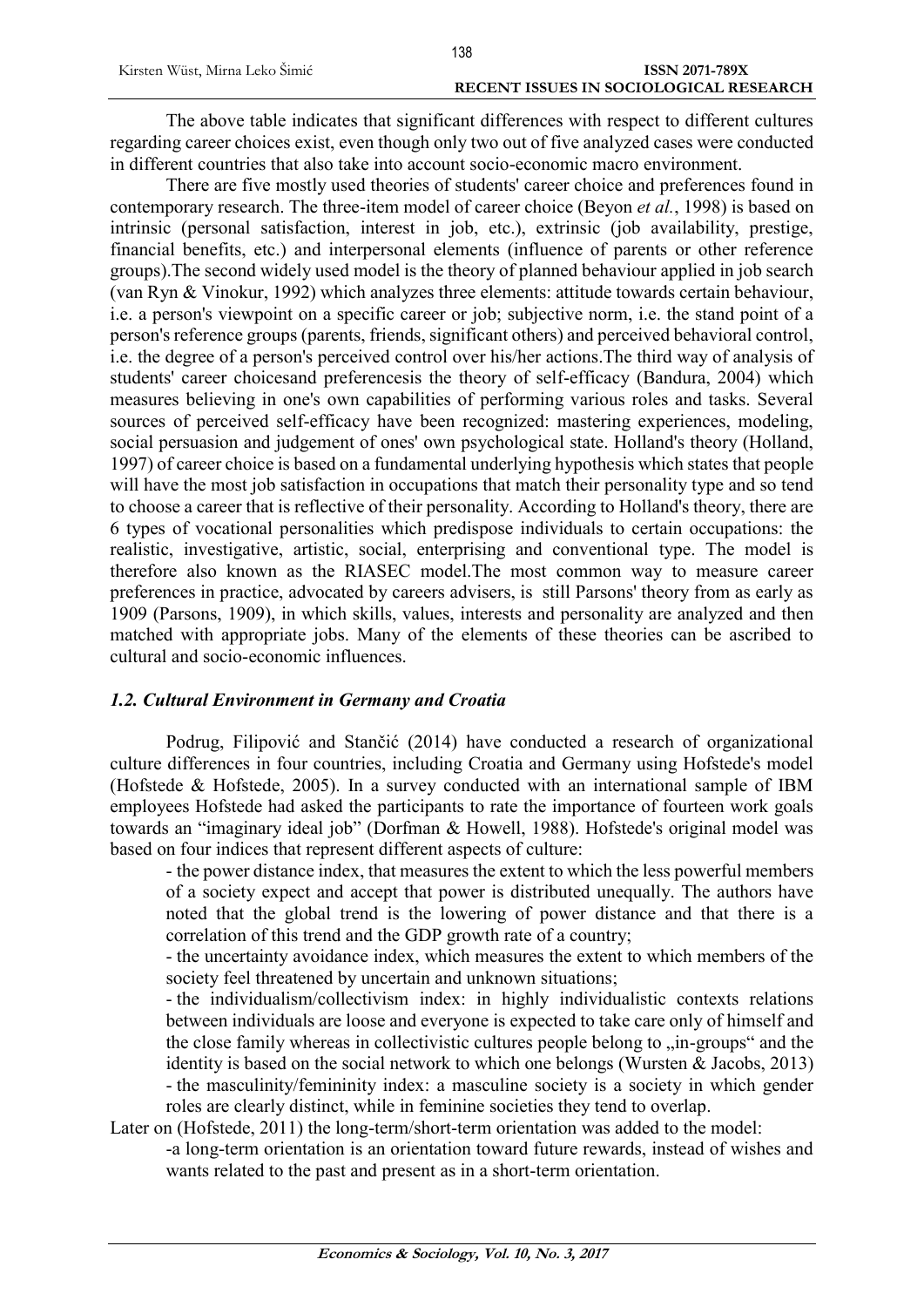Also, Hofstede developed a general overview of national cultures, taking into account not only employees but nationally repsresenative samples of population. Both Podrug, Filipović and Stančić research on national culutre and Hofstede research on both organizational and national culture have identified differences between German and Croatian culture.

Croatia is characterized by a higher power distance, higher uncertainty avoidance and a short term-orientation while Germany scores high on individualism and masculinity. Croatia scores high on the power distance index which means that people accept a hierarchical order in which everybody has a place and which needs no further justification. Hierarchy in an organization is seen as reflecting inherent inequalities, centralization is popular, subordinates expect to be told what to do and the ideal boss is a benevolent autocrat. Germany, on the other hand, is among the lower power distance countries. A direct and participative communication and meeting style are common, control is disliked. Leadership is challenged to show expertise and it is best accepted when based on expertism. (Hofstede, 2016)

The uncertainity avoidance index for Croatia shows a relatively high preference for avoiding uncertainty. Countries exhibiting high uncertainty avoidance maintain rigid codes of belief and behaviour and are intolerant of unorthodox behaviour and ideas. In these cultures there is an emotional need for rules (even if the rules never seem to work), time is money, people have an inner urge to be busy and work hard, precision and punctuality are the norm, innovation may be resisted and security is an important element in individual motivation. Uncertainty avoidance in Germany is still relatively high. There is a strong preference for deductive rather than inductive approaches, be it in thinking, presenting or planning: the systematic overview has to be given in order to proceed. In combination with Germany's low power distance index, where the certainty for own decisions is not covered by the larger responsibility of the boss, Germans prefer to compensate for their higher uncertainty by strongly relying on expertise (Schachner, 2016).

Considering individualism, Croatia is considered a collectivistic society, while Germany is a highly individualistic society. Collectivism manifests itself in a close long-term commitment to the member 'group', be that a family, extended family, or extended relationships. Employer/employee relationships are perceived in moral terms (like a family link), hiring and promotion decisions take account of the employee's in-group, management is the management of groups. Individualistic societies like Germany have a strong belief in the ideal of selfactualization. Loyalty is based on personal preferences for people as well as a sense of duty and responsibility. Communication is among the most direct in the world following the ideal to be "honest, even if it hurts" – and by this giving the counterpart a fair chance to learn from mistakes (Hofstede, 2016).

When analysing masculinity/femininity, Croatia is considered a relatively feminine society according to Hofstede & Hofstede (2005). In feminine cultures the focus is on "working" in order to live", managers strive for consensus, people value equality, solidarity and quality in their working lives. Conflicts are resolved by compromise and negotiation. Incentives such as free time and flexibility are favoured. The focus is on well-being, status is not shown. Values like cooperation at work, employment security and quality of life are important. In contrast, the German society, which is more masculine according to Hofstede  $&$  Hofstede (2005), is driven by competition, achievement and success, with success being defined by the winner or the best in his field – a value system that starts in school and continues throughout organisational life (Hofstede, 2016).

Concerning long-term/short-term orientation Germany is positioned as a pragmatic country: Germans encourage thrift and efforts in modern education as a way to prepare for the future. In societies with a pragmatic orientation, people believe that truth depends very much on the situation, context and time. They show an ability to adapt traditions easily to changed conditions, a strong propensity to save and invest, thriftiness, and perseverance in achieving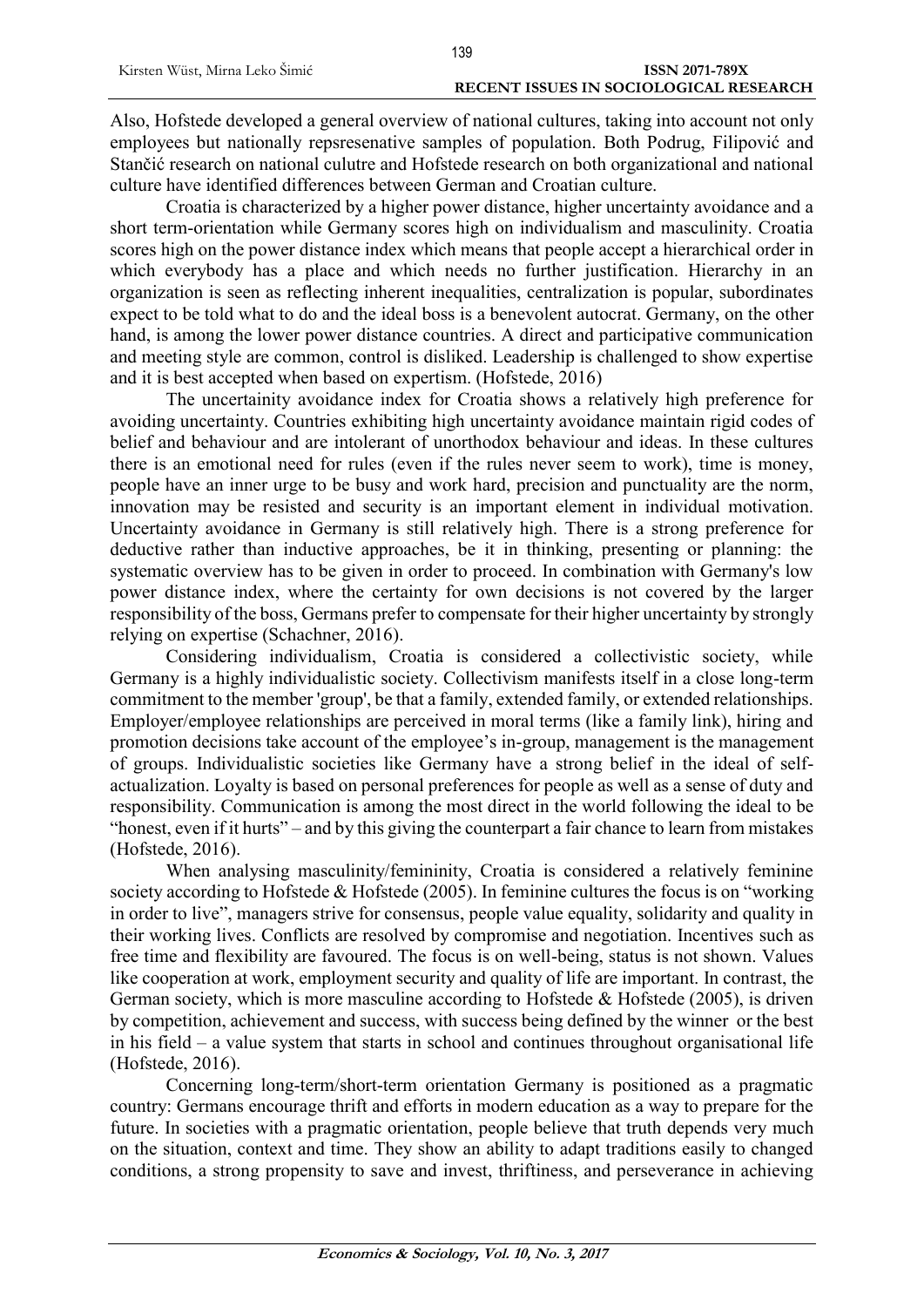results. (Schachner) As a difference, countries with a short-term orientation, like Croatia, prefer to maintain time-honoured traditions and norms while viewing societal change with suspicion.

Additionally, changes in cultural influences format beliefs and values. Bai (1998), researching the Turkish cultural context, found that the emerging market economy has significantly contributed to changes in the value systems of students in a way that traditional values of sharing, equality, respect to authority and family are being replaced by self-interest, indivudualism, competition and achievement.

Since Croatia has been in a transition process for a prolonged and, due to war, very specific period we would assume that traditional values are still more present in Croatia than in Germany. However, research carried out by Tipurić, Podrug and Huška (2007) confirmed the ranking from Hofstede' s original work and additionally confirmed the trend of a decreasing power distance and significant movement towards individualism in Croatia, as well as in other considered countries (Slovenia, Bosnia and Herzegovina and Hungary).

The above discussed results were not derived from a student but from a general population. It is the aim of our paper to see whether the differences in cultural differences for the whole societies are reflected in student career preferences.

#### *1.3. Socio-economic environment in Germany and Croatia*

*Table 2* shows a variety of socio-economic indicators in the EU, Germany and Croatia.

|                                                 | EU average | Germany | Croatia |
|-------------------------------------------------|------------|---------|---------|
| Social climate index total                      | $-1.0$     | 1.6     | $-3.3$  |
| - personal circumstances                        | 2.5        | 4.0     | 1.30    |
| - personal job situation                        | 1.2        | 3.2     | $-1.5$  |
| - financial situation of the household          | 0.8        | 23      | $-1.3$  |
| - cost of living                                | $-2.9$     | 0.1     | $-7.1$  |
| - economic situation                            | $-2.6$     | 3.6     | $-7.6$  |
| - employment situation                          | $-4.1$     | 1.1     | $-8.3$  |
| youth unemployment rate (2013)                  | 23.5       | 79      | 50.0    |
| $%$ of employed (16+) with low job satisfaction | 19.4       | 24.3    | 25.4    |
| % of employees with temporary contract          | 13.7       | 13.4    | 14.5    |
| GDP per capita (EUR; 2015)                      | 26,300     | 34,100  | 10,400  |

Table 2. Some socio-economic indicators in EU, Germany and Croatia, 2014

*Source*: Eurobarometer 418 (European Commission, 2015) – Social climate (-10: very bad to 10: very good)

It becomes clear from *Table 2* that for Croatia all socio-economic indicators are significantly lower than for Germany or in the EU average.The most significant differences are in the area of costs of living, the economic situation in the country and the employment situation, which Croatian respondents have evaluated as the worst in the EU. Moreover, in the same Eurobarometer research, 42% of Croatian respondents had negative expectations about economic developments and 44% about employment chances during the next 12 months. These results show that the Croatian population is one of the most pessimistic in the EU.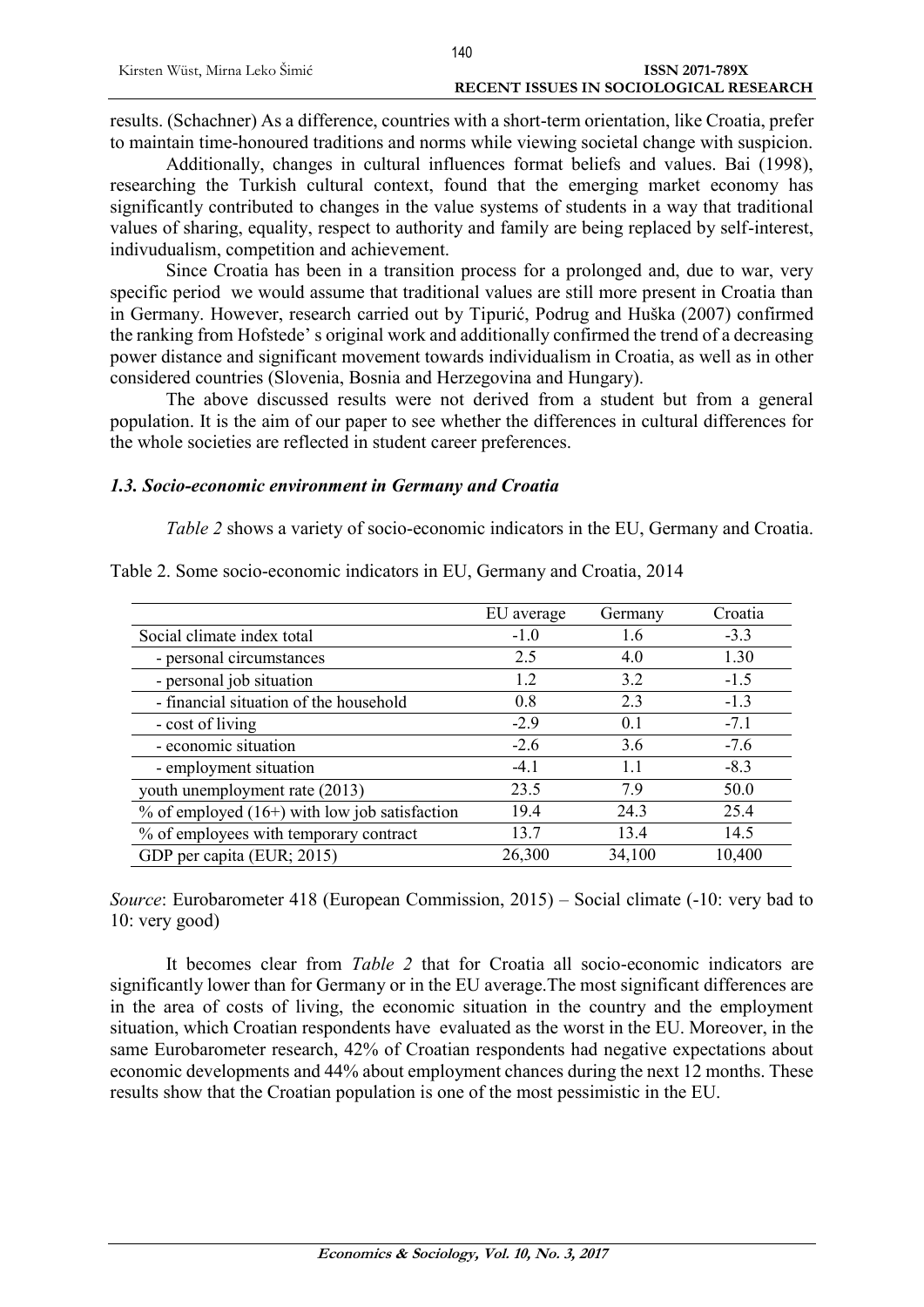## **2. Hypotheses**

It is the aim of our study to investigate whether cultural differences between Croatia and Germany as described by Hofstede & Hofstede (2005) are also reflected in students' career preferences and choices. We therefore derive five hypotheses.

Croatia has a significantly higher uncertainty avoidance index according to the results of Podrug Filipović and Stančić and Hofstede. Additionally the employment situation is judged worse by the Croatian population than by the German population. Croatia also has a youth unemployment rate which is nearly three times the German one (see *Table 2*). From this we form our first hypothesis:

*H1: Croatian students value secure jobs more than German students (eventually at the expense of career opportunities).*

Germany has much higher individualism values according toand Hofstede's findings whereas Croatians are more collectivistic. We therefore derive two hypotheses for our study:

*H2: Croatian students value ..social responsibility* "*more than German students.* 

and:

*H3: German students value individualistic values of their profession more (like enough leisure time, "work-life-balance", etc.) then Croatian students.*

As the German society is, according to previously mentioned research, more masculine than the Croatian society we assume that masculine values are more important to German students than to Croatian ones, i.e.

*H4: For German students success (high income, status) is more important than for Croatian students.*

Because of the lower long-term-orientation of the Croatian society according to previously mentioned research, we further assume that

*H5: Croatian students are more short-term orientated and therefore prefer static jobs, clear hierarchy.*

## **3. Methodological approach**

The study was conducted during summer semester 2016 at Pforzheim University of Applied Sciences, Germany by Kirsten Wüst and at the Faculty of Economics in Osijek by Mirna Leko Šimić, Croatia. Data was collected by means of a questionnaire. A convenience sample of altogether 478 university students participated in the survey, thereof 176 Germans (36.8%) and 302 Croatians (63.2%). The two sub-datasets of Croatian and German students were comparable with respect to age (M<sub>Germany</sub>: 21.9; M<sub>Croatia</sub>: 21.81) and gender distribution (Germany: 33.1% male, 66.9% female; Croatia: 31.9% male, 68.1% female).

## *3.1. Questionnaire*

For this study, we created a questionnaire based on questions in the youth questionnaire of the 30th version of the German Socioeconomic Panel (SOEP v30) (DIW Berlin/SOEP, 2013). The SOEP v30 is an annual representative panel survey of private German households that has been carried out since 1984. In addition to socio-demographic data we used question 55 of the SOEP v30 youth questionnaire that addressed the importance of certain aspects of professional life. It was measured on a four-point Likert scale (1 – not important at all, 2 – less important,  $3$  – important,  $4$  – very important). The adopted question 92 the of the SOEP v30 youth questionnaire about attitudes towards life was measured on a seven-point Likert scale  $(1 - I$  do not agree at all,  $7 - I$  totally agree). The questionnaire can be found in the Appendix. It was distributed in German to German students and in Croatian to Croatian students. We tested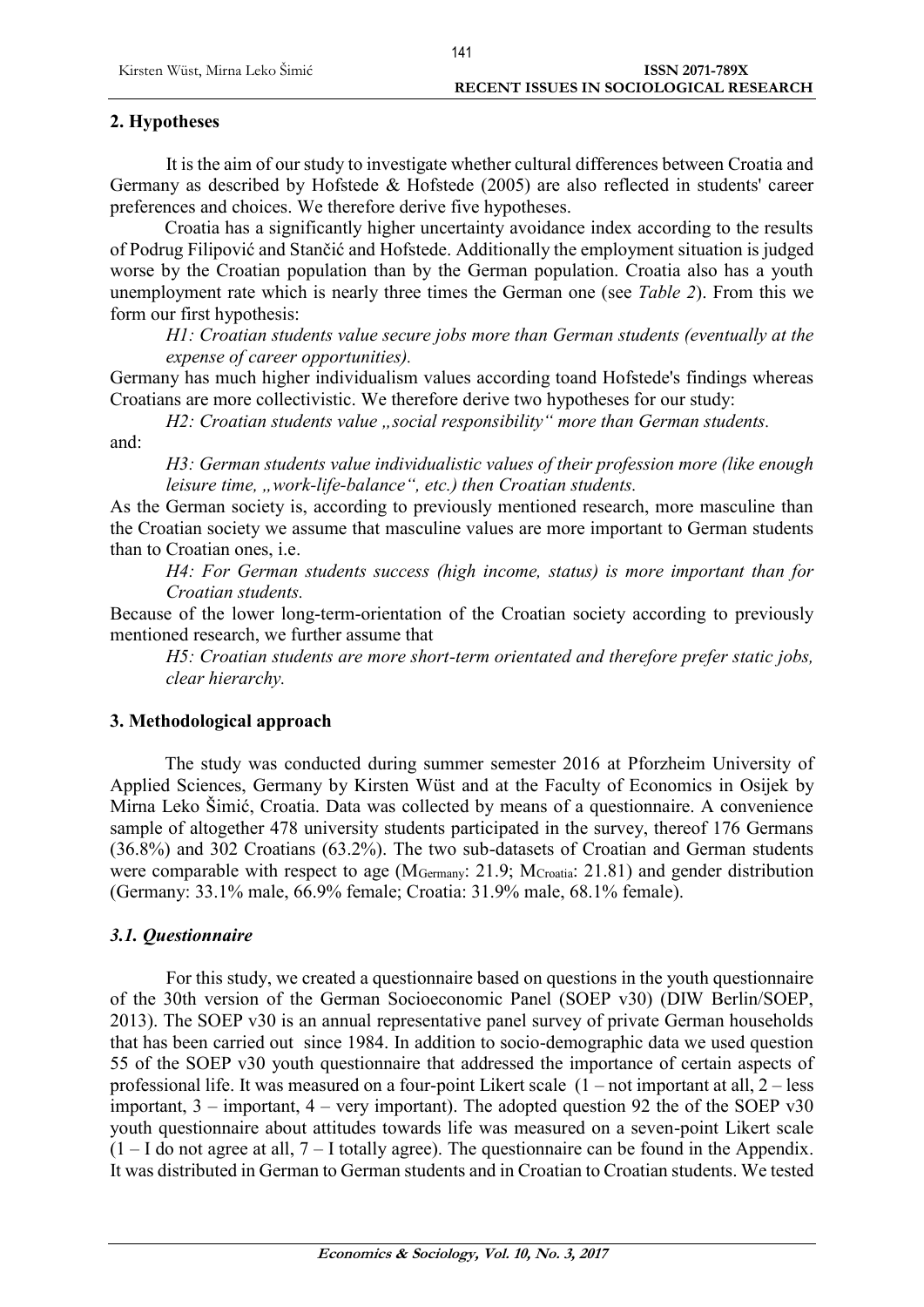the comprehensibility and structure of the questionnaire in a pretest with students who were not included in the final sample.

#### *3.2. Statistical methods*

The statistics were computed with the statistical software package SPSS (IBM® SPSS® 22.0.0). Two-tailed statistics are reported throughout, a p-value less than .05 ( $p<05$ ) is considered significant. The survey has an exploratory nature, so no adaptation of the significance level has been made for the multiple test situation.

Means and rankings are reported for the descriptive statistics of vocational expectations. The "vocational expectations" items are of an ordinal scale. The variables are ascribed values ("very important", "important", "less important", "not at all important"), which can, however, be regarded as being more or less equally spaced. The means and parametric tests, i.e. t-tests on differences, in the inductive analyses are therefore considered to be reasonable. The attitudes variables had values from "1 – does not apply at all" to "7 – applies fully", with only the endpoints being depicted so that they could also be regarded as approximately metric. For means, we denote M with an index of the corresponding group. For the importance of certain aspects of professional life and for the attitude questions a principal component analysis (Hotelling, 1933) was carried out. We chose an orthogonal rotation (varimax rotation).

With the software Gpower, we calculated the needed sample size for a medium effect d=0.3 (Cohen, 2013), unequal subgroups and a desired power of 80% which gave a necessary sample size of 115 in the smaller group and 173 in the larger group. In all t-tests we carried out for the aspects of professional life and the attitudes, our actual sample size was above the required one.

#### **4. Results**

*Table 3* shows the means for the importance of aspects of professional life. For German students a "high income" was significantly  $(p<.001)$  more important than for Croatians. The difference between the two cultural subgroups was tested with an independent samples t-test. "Career opportunities" were significantly less important (p=.001) to Germans than to Croatians. As we had expected the "importance to society"  $(p<.001)$  and "helping others"  $(p<.001)$  were significantly more important to Croatian students which supports our hypothesis H2. A ", recognized profession" ( $p=0.006$ ) and "working conditions" ( $p=0.020$ ) were also significantly more important to Croatians whereas ...contact to others was more important  $(p=0.030)$  to Germans. The ranking of the aspects of professional life was similar for German and Croatian students with slight shifts. For Croatians "importance to society" as well as "helping others" figured much higher in the ranking than for Germans, while a "high income" only figured on rank 9 for Croatians compared to the first rank for German students.

| Table 3. Means for the importance and ranking of certain aspects of professional life for German                                   |  |
|------------------------------------------------------------------------------------------------------------------------------------|--|
| and Croatian students ( $n_{\text{German}} = 172$ , $n_{\text{Croatian}} = 272$ ; * - $p < 05$ ; ** - $p < 01$ ; *** - $p < 001$ ) |  |

|                       | German |         | Croatian |         |            | Total |         |  |
|-----------------------|--------|---------|----------|---------|------------|-------|---------|--|
|                       | Mean   | Ranking | Mean     | Ranking | p-value    | Mean  | Ranking |  |
|                       |        |         |          |         |            |       |         |  |
| Secure position       | 3.46   |         | 3.51     |         | .307       | 3.49  |         |  |
| High income           | 3.70   |         | 3.00     |         | $< 001***$ | 3.27  |         |  |
| Career opportunities  | 3.31   |         | 3.50     |         | $.001**$   | 3.42  |         |  |
| Recognized profession | 2.89   |         | 3.09     |         | $.006**$   | 3.01  |         |  |
| Leisure time          | 2.69   | 10      | 2.68     |         | .851       | 2.68  |         |  |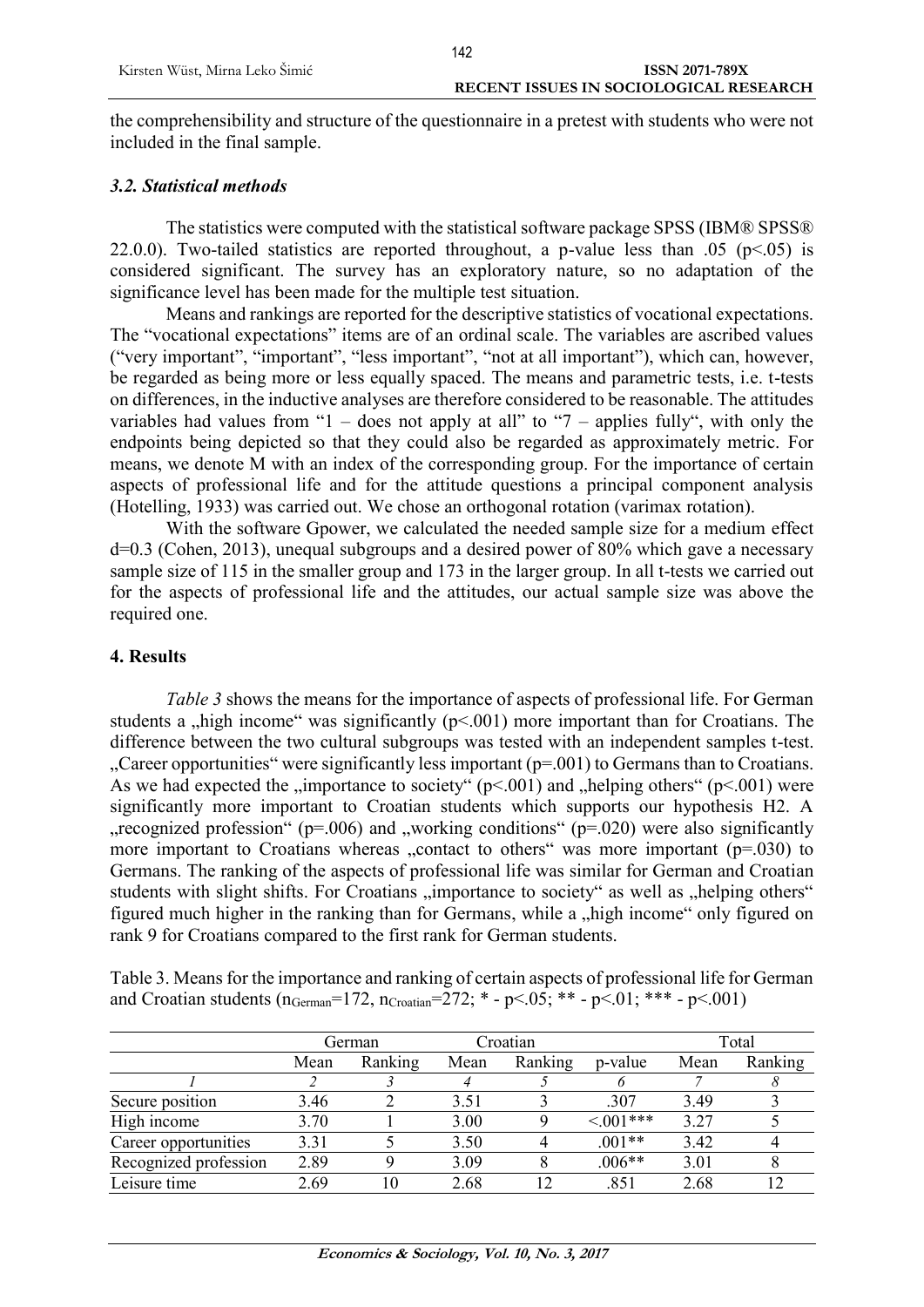|                       |      |    |      |    | RECEIVE 1990 E9 IIV SOCIOLOGICAL RESEARCH |      |  |
|-----------------------|------|----|------|----|-------------------------------------------|------|--|
|                       |      |    |      |    |                                           |      |  |
| Stimulating tasks     | 3.46 |    | 3.59 |    | .049*                                     | 3.54 |  |
| Independent work      | 3.10 |    | 3.11 |    | .985                                      | 3.10 |  |
| Contact to others     | 3.07 |    | 2.89 |    | $.030*$                                   | 2.96 |  |
| Importance to society | 2.61 | 12 | 2.94 | 10 | $< 001***$                                | 2.81 |  |
| Working conditions    | 3.43 |    | 3.56 |    | $.020*$                                   | 3.51 |  |
| Time for family       | 3.15 |    | 3.15 |    | .916                                      | 3.15 |  |
| Helping others        | 2.62 |    | 3.11 |    | $< 001***$                                | 2.92 |  |

143

Kirsten Wüst, Mirna Leko Šimić **ISSN 2071-789X RECENT ISSUES IN SOCIOLOGICAL RESEARCH**

*Source*: own compilation.

*Table 4* shows the means of the attitude scores towards certain aspects of life as well as differences between German and Croatian students tested with an independent samples t-test. Croatians highly significantly ( $p<001$ ) agree to  $\Lambda$  am responsible for the course of my life" and "You have to work hard for success" as well as "When you are politically or socially engaged you can make changes". Contrary to our hypothesis (H5) of a Croatian short-term orientation, Croatians agreed highly significantly  $(p<0.01)$  more to the statement  $\alpha$ . I pass today on things to be able to afford more tomorrow". For the "trust" items, i.e. to "In general one can trust people" and "When you encounter new people it is important to be cautious before you trust them" (reversed item), Croatians agreed significantly less (p<.001).

Table 4. Means for attitudes towards certain aspects of life for German and Croatian students  $(n_{German} = 164, n_{Croatian} = 258; * - p < .05; ** - p < .01; ** - p < .001)$ 

|                                                                  | Germ. | Croat. | Total | p-value        |
|------------------------------------------------------------------|-------|--------|-------|----------------|
| I am responsible for the course of my life                       | 5.82  | 6.17   | 6.03  | $< 0.01***$    |
| Compared to others, I did not achieve what I deserved            | 3.09  | 3.31   | 3.23  | .182           |
| What you achieve in life is in first line a question of fortune  | 3.34  | 3.57   | 3.48  | .140           |
| I often experience that others decide about my life              | 2.74  | 2.72   | 2.72  | .844           |
| You have to work hard for success                                | 5.98  | 6.45   | 6.27  | $< 0.01***$    |
| When I experience difficult. in life I often question my skills  | 4.12  | 4.03   | 4.07  | .542           |
| I don't have a lot of control over things that happen in my life | 2.86  | 3.11   | 3.01  | .116           |
| When you are politic. or soc. engaged you can make changes       | 4.24  | 5.13   | 4.79  | $\leq 0.01***$ |
| I pass today on things to be able to afford more tomorrow        | 4.97  | 5.50   | 5.29  | $\leq 0.01***$ |
| In general one can trust people                                  | 4.14  | 3.36   | 3.66  | $< 0.01***$    |
| Today you cannot trust anybody any more.                         | 3.39  | 3.76   | 3.62  | $.039*$        |
| When you encounter new people it is important to be cautious     | 4.94  | 5.48   | 5.27  | $< 001***$     |
| I want to have fun and do not think about tomorrow               | 2.90  | 3.02   | 297   | .585           |

#### *Source*: own compilation.

For the importance of certain aspects of professional life and for the attitude questions a principal component analysis with a varimax rotation was carried out. The scree-plot for the aspects of professional life suggested the extraction of four components. This corresponded to chosing all components with eigenvalues greater than 1. The four extracted components explained 57% of the variance (see *Table 5*). The first component (see *Table 8* in the *Appendix*) had the marking variables "stimulating tasks", "independent work" and "contact to others" as well as a high loading of the variable "working conditions" and can be interpreted as the "task characteristics" (C1). The second component which comprises the marking variables "secure position", "high income", "career opportunities" and "recognized profession" stands for the "career" (C2) aspect of a profession. The third component had the marking variables "leisure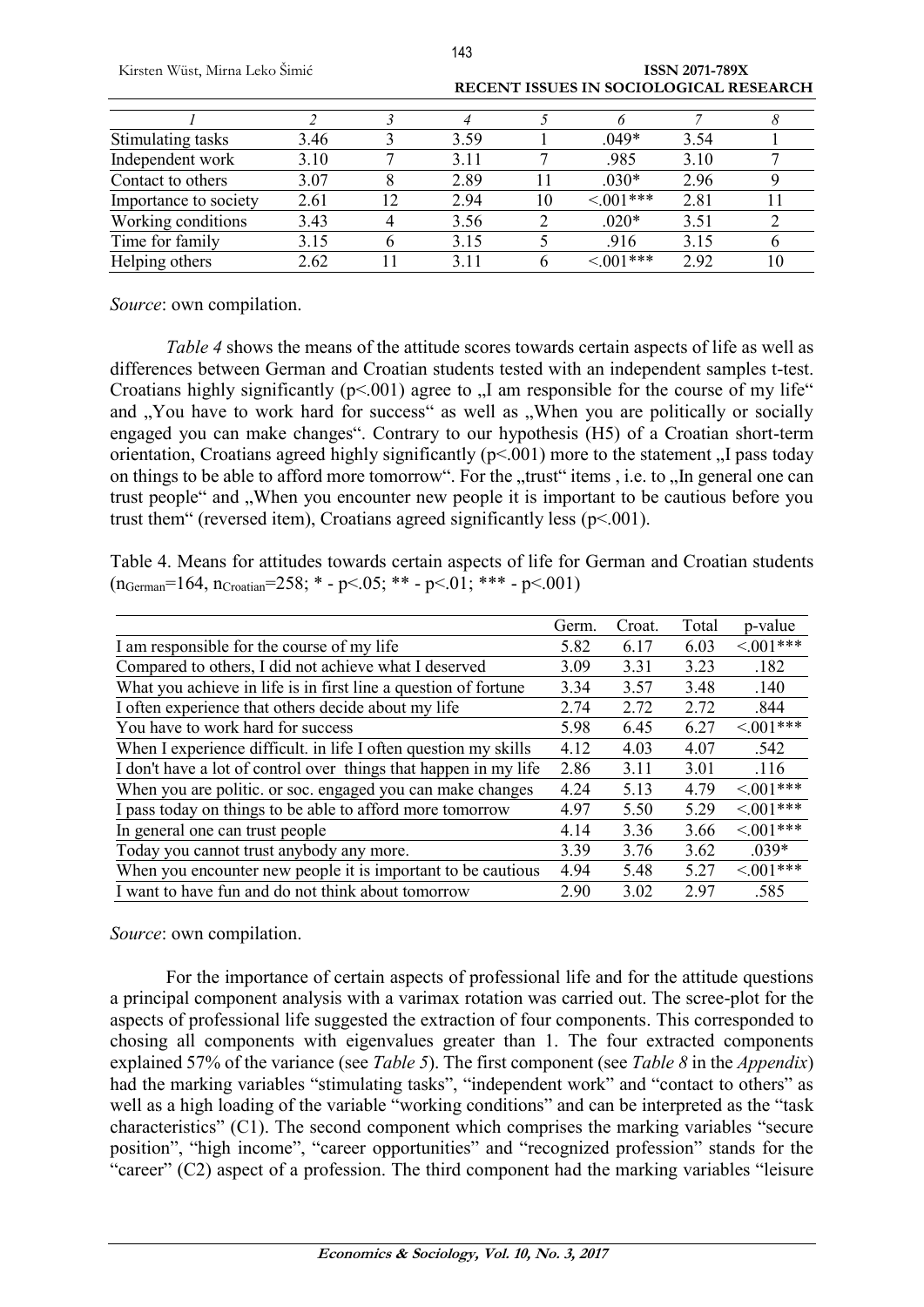time" and "time for the family" so that it can be interpreted as a "positive work-life-balance" (C3). The fourth component with the marking variables "Importance to society" and "helping others" stands for "social responsibility" (C4).

Table 5. Selected parameters of the factor analyses on aspects of professional life and attitudes  $(* -p < 05; ** -p < 01; *** -p < 001)$ 

|                                       | Factor analysis       | Factor analysis |
|---------------------------------------|-----------------------|-----------------|
|                                       | Aspects of prof. life | Attitudes       |
| KMO coefficient                       |                       | .70             |
| Bartlett-test on sphericity (p-value) | $\leq 0.01***$        | $<001***$       |
| Number of eigenvalues $>1$            |                       |                 |
| <b>Explained variance</b>             | 57.3%                 | 55.0%           |

*Source*: own compilation.

As *Table 6* illustrates, German and Croatian students did not differ in their valuation of the "task characteristics" of the profession (p=.443) nor did they significantly differ in the "career" aspect (p=.185). The difference was highly significant in the "social responsibility" component  $(p<.001)$  with Croatian students valuing "social responsibility" much more than German students.

Table 6. Means (standard deviations) for the difference of the four components of certain aspects of professional life derived in the factor analysis for German and Croatian students  $(* -p < 05; ** -p < 01; *** -p < 001)$ 

|                             | German        | Croatian       | p-value       |
|-----------------------------|---------------|----------------|---------------|
| task characteristics $(C1)$ | 0.46 (1.01`   | $-0.03$ $0.99$ | 443           |
| Career $(C2)$               | 0.08(0.98)    | $-0.05(1.00)$  | .185          |
| leisure time $(C3)$         | 0.14 (0.97)   | $-0.09(1.00)$  | $022*$        |
| time for the family $(C4)$  | $-0.59(0.76)$ | 0.38(0.94)     | $\leq 001***$ |

*Source*: own compilation.

For the factor analysis of the attitude questions the item . In general one can trust people" was inverted to "In general one cannot trust people". The Bartlett-test on sphericity gave a highly significant result (p<.001), the KMO coefficient was .70 (see *Table* 5) so that the preconditions for appropriate correlations of the items are fulfilled (Bühner, 2006). Also for the attitudes, the scree-plot suggested the extraction of four components which corresponded to chosing all components with eigenvalues greater than 1. The four factors explained 55% of the initial variance.

*Table 9* in the appendix shows the loadings of the original attitudes questions on the four components. An analysis of the factor values gives insight into the differences between our student populations (see *Table 7*). German and Croatian students did not differ in their feeling of self-determination and control over their life (component C1  $\alpha$ ; p=.726) nor in the "hedonism" component  $(C4 \text{ a})$  (p=.990). They however differed significantly in "trust in others" (C2\_a) ( $p$ <.001) with Croatian students trusting others much less. The difference was even higher in the "effort" component (C3\_a) (p<.001) with Croatian students valuing effort much more than German students.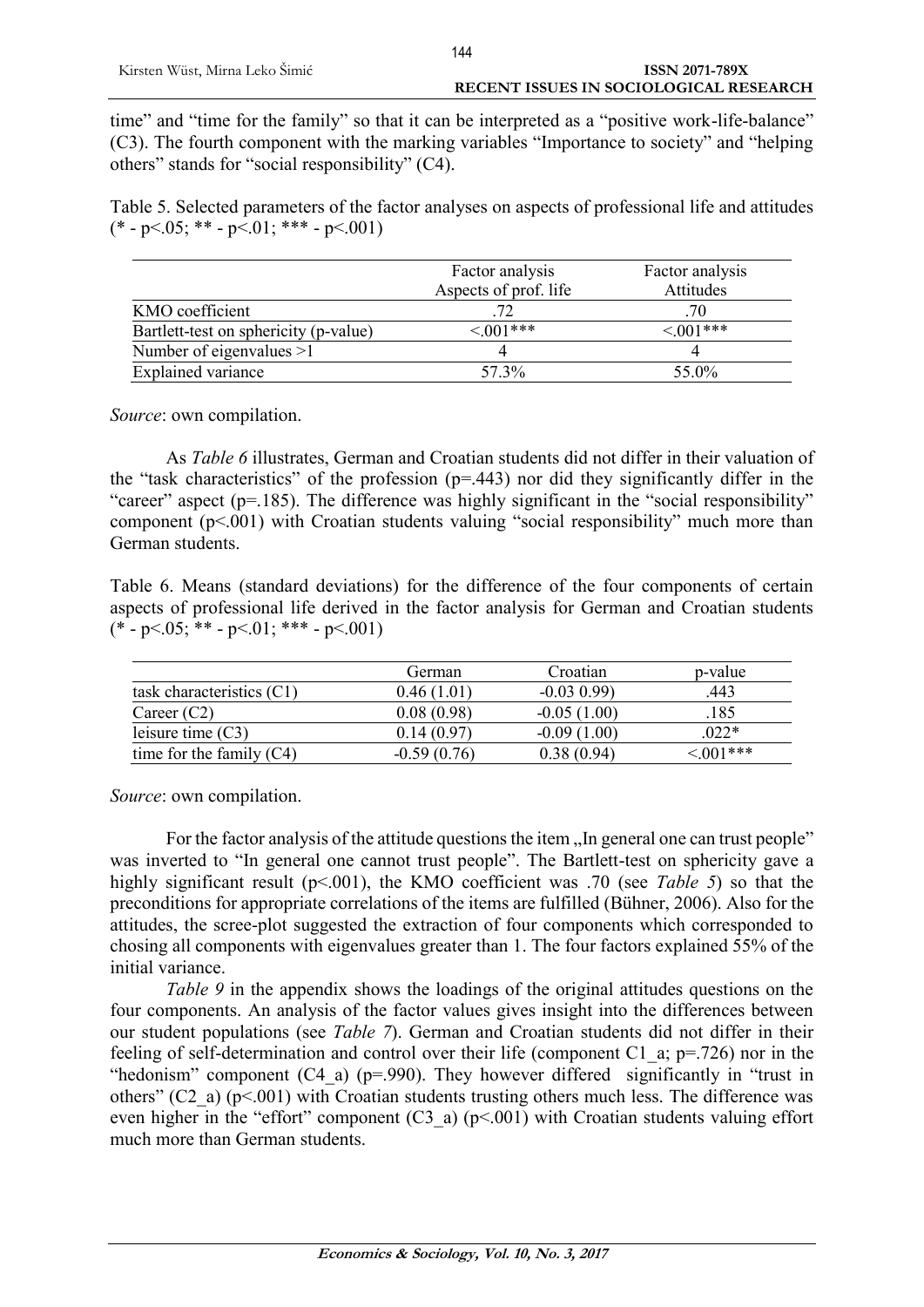| Table 7. Means (standard deviations) for the difference of the four components of attitudes |  |  |  |  |  |  |  |
|---------------------------------------------------------------------------------------------|--|--|--|--|--|--|--|
| derived in the factor analysis for German and Croatian students $(* -p<0.05; ** -p<0.01;$   |  |  |  |  |  |  |  |
| *** - p<.001)                                                                               |  |  |  |  |  |  |  |

|                                     | German        | Croatian   | p-value        |
|-------------------------------------|---------------|------------|----------------|
| Self-determination $(C1 \text{ a})$ | $-0.21(0.97)$ | 0.01(1.02) | .726           |
| Trust in others $(C2 \text{ a})$    | $-26(1.03)$   | 0.17(0.94) | $< 0.01$ ***   |
| Effort $(C3 \text{ a})$             | $-0.40(1.04)$ | 0.26(0.88) | $\leq 0.01***$ |
| Hedonism $(C4 a)$                   | $-0.00(1.01)$ | 0.00(0.99) | 990            |

*Source*: own compilation.

#### **5. Discussion**

German students ranked a secure position "very high (2nd place in the ranking of items, M=3.46). This is in line with big representative studies on German adolescents. In the 17th Shell youth study (Albert *et al.*, 2015) a "secure job" ranked first within eleven items referring to job characteristics (therein also "a high income", "enough leisure time", etc.) for German young people aged 12 to 25 with 71% answering a "secure job" would be "very important" to them. The current high importance of "secure jobs" in Germany can be explained by the change in employment contracts in Germany. In 2016, only two thirds of the employees under 25 had permanent contracts while one-third worked in temporary contracts (Zeit online, 2016). 20 years ago the proportion of young employees with fixed contracts still figured to be 81%. However, this does not seem to be the only reason for German young people to rate "secure jobs" that highly. One can also compare the results of our study and the Shell youth study to former youth studies. In Saterdag and Kraft (1979) study, a "secure position" ranked first within a range of items comparable to our study with about 86% of the highschool students judging a secure position to be "very important". The importance of "secure jobs" thus has a tradition for young people in Germany. The result is in line with the uncertainty avoidance index of Hofstede which also takes on a relatively high value for Germany.

However, against our expectations Croatian students did not value secure positions significantly more than German students. While for German students a secure position ranked second, for Croatian students "stimulating tasks" and "working conditions" were more important. Secure positions in Croatia are mainly those in the governmental or public sector. These jobs are secure, but the hierarchy is very rigid and it takes a long time to get to status, or earn more. In private businesses careers can be developed faster, however the private business is usually based on temporary contracts. The lower evaluation of secure jobs might thus be in line with the short-term orientation of Croatian culture and therefore with our fifth hypothesis. Matić (2006) studied the uncertainty avoidance index among Croatian and American undergraduate students and found out that Croatian undergraduate students, especially women, had rather low uncertainty avoidance indices. The population of students might thus have been specific in comparison to other populations with regard to the uncertainity avoidance index. Further research should elucidate on that question.

In line with our hypothesis (*H2*) derived from the higher German individualism values according to the Hofstede findings, Croatian students valued "social responsibility" more than German students. "Helping others" figured on the sixth place for Croatians and on the penultimate for German students. While Germany has with 21%-30% a relatively low rate of volunteering (Aydinli *et al.*, 2016), the number of adolescents who engage socially for one year (Freiwilliges Soziales Jahr (Voluntary Social Year), FSJ, and Freiwilliges Ökologisches Jahr (Voluntary Ecological Year 9, FÖJ) rises (Jakob, 2013). Also, the amount of young people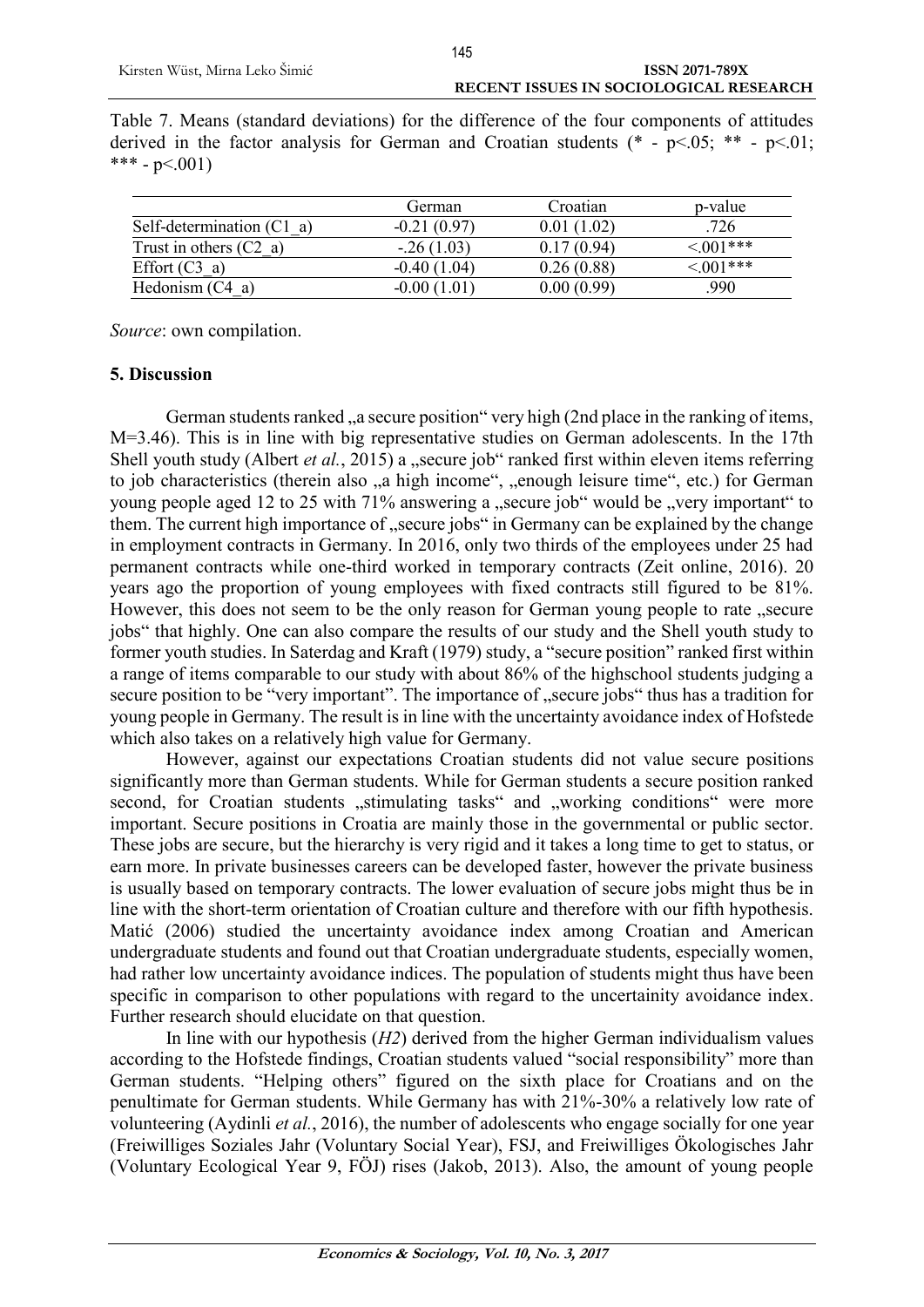stating that it is important for them to engage politically has risen from 22% in 2002 to 32% in 2015 (Statista.de, 2016). However, there seems to be a culture of only volunteering in order to improve one's CV. Volunteerism and helping others might thus not be an aim for themselves for German university students. Our data pointed in this direction. For Croatia, collectivistic values that stress "we" consciousness, loyalty to one's own group, importance of belonging to family and nation are all strongly present (Lažnjak, 2011). Therefore, helping others is also important. Additionally, Croatia's recent history of war with a huge amount of Croatian refugees having received help from others might play a role in students' felt importance of helping.

Contrary to our third hypothesis, German and Croatian students did not differ significantly on the "time aspects" of their profession. "Time for the family" was about equally important to both national groups. "Enough leisure time" was valued the least out of the given items for both student groups. For Germany, although with the Tagesbetreuungsausbaugesetz (Federal Daycare Facility Expansion Act) which is effective since 2013 parents have an institutional right for daycare for their children, the demand for institutional childcare still excels the offer. As childcare is still regarded the mother's responsibility women value flexibility at work even more than men (König & Cesinger, 2015). In 2010, about 70% of the working women worked part-time whereas only 6% of the men did so (Keller & Haustein, 2012). Women are thus to some extent more obliged to value "time for the family" in their job decisions. According to the latest Eurostat research (Eurostat 2016), Croatia is the country with the highest proportion of young people living together with their parents: over 70%of young people aged 18 to 34 still live with the parents and very often even three generations share the same household. Therefore we assume that the leisure time of Croatian students is obtained at the expense of other, older household members.

As expected by our fourth hypothesis German students ranked the masculine value of "a high income" very high and even regarded it as the most important feature of their future job. For German students a "high income" was even in the top position. This result is not in line with data from a representative sample of adolescents aged 12 to 25 of the Shell study in which "a high income" ranked on place eight out of twelve (Albert *et al.*, 2015) nor with the representative sample of German 17-years old in which data from the German Socioeconomic Panel (SOEP v30) (DIW Berlin/SOEP, 2013) with the same items as in the current study was used and "a high income" figured on place 6 out of 12 (Wüst, 2015). In fact, the Hofstede results are also challenged on an international basis with regard to the masculinity/femininity dimension by Hoppe (1998) and Ashleigh Merrit's studies (2000) and the seminal GLOBE study (House *et al.*, 2004). The authors argue that the Hofstede findings confound too many societal norms within only one dimension. For our student sample, the Hofstede masculinity for Germany could be found. Having put effort into their studies German students seem to expect an award which can be counted for in monetary units and rank a "high income" as their most important value ("should be"). The feminine values of the work being important to society, working conditions and helping others were significnatly higher for Croatian students, much more than a high income, as it was the case with German students. However, the Hofstede models' masculinity/femininity dimension can also be questioned in Croatia. Empirical research conducted on 513 employees and 715 students in the city of Zagreb, the capital of Croatia, in 1999, showed that the great majority of male respondents in Croatia are full of prejudices. For example, only 24.5% of working men and 27.5% of male students agreed that women can be good mothers and wives and be successful at work at the same time (Pološki, 2001). More recently, Jeknić (2013) research results placed Croatians among the more "masculine" societies.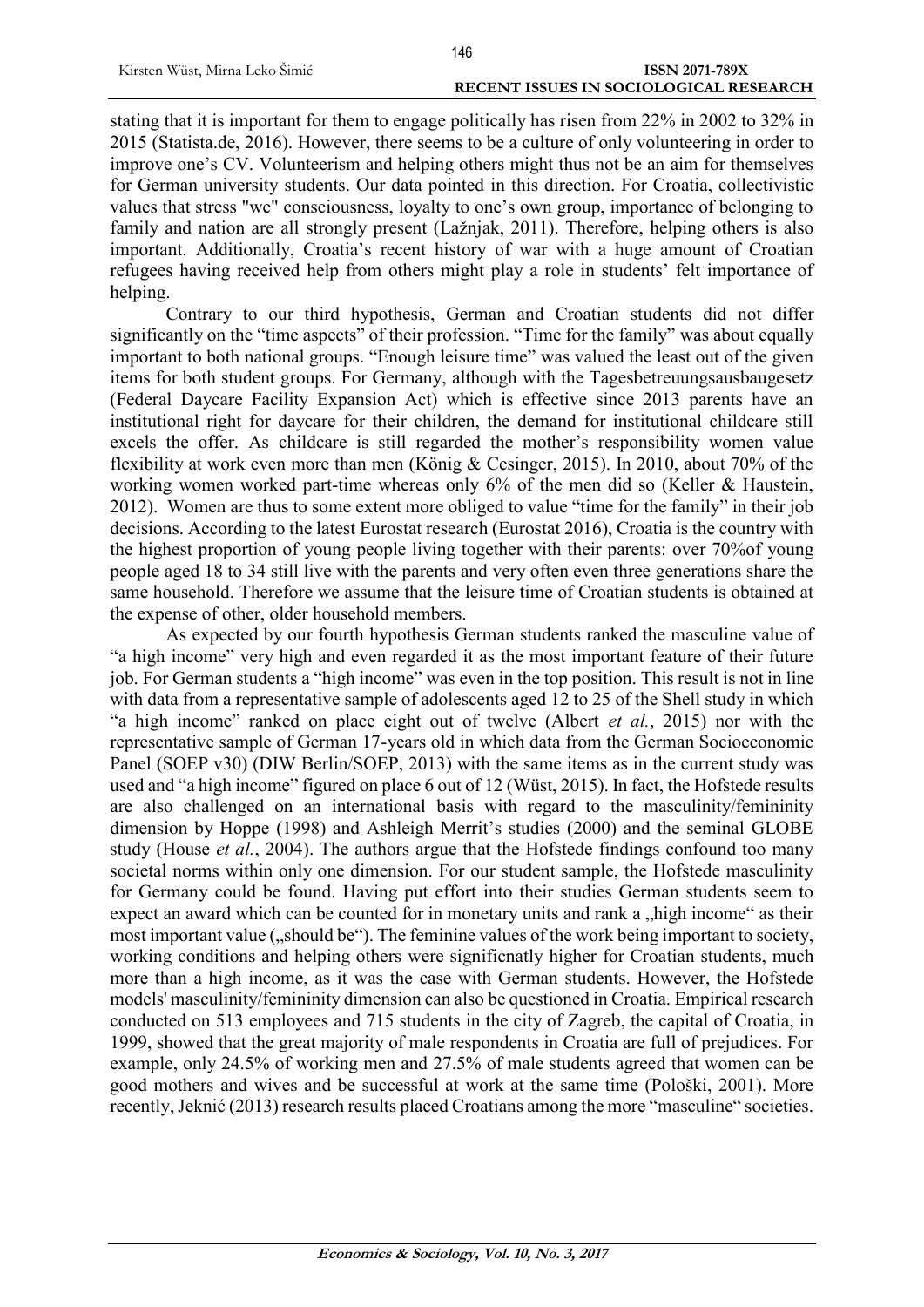## **Conclusion**

The aim of this research was to identify differences in career preferences between German and Croatian students and see whether they are related to cultural and socio-economic differences students live in. Some aspects of career preferences do differ significantly: the most important issues for German students are a high income, a safe job and contact to others while for Croatian students the most important aspects are stimulating tasks and working conditions. The importance of the job for society is much more important to Croatians than to Germans. While we could accept our hypothesis that Croatian students value "social responsibility" more than German students and that for German students success in the form of a high income and status is more important than for Croatian students we had to reject the hyotheses that Croatian students value secure jobs more than Germans and that German students value individualistic values of their profession more. The Hofstede findings for the uncertainty avoidance index and the individualism/collectivism index might thus be questioned for the subsample of a young population (students) who show different value criteria in their career preferences. Employers in both countries will have to consider the changed preferences with regard to standard presumptions in order to be able to respond to the needs of young employees.

## **References**

- Albert, M., Hurrelmann, K., Quenzel, G., & Schneekloth, U. (2015). Jugend 2015: Die 17. Shell Jugendstudie. //http://www.schule-wirtschaftsaarland.de/fileadmin/user\_upload/ SchuleWirtschaft-Saar/Studien/Shell\_Jugendstudie2015.pdf (reffered on: 22/11/2016).
- Arulmani, G., van Laar, D., & Easton, S. (2003). The Influence of Career Beliefs and Socio-Economic Status on the Career Decision-Making of High School Students in India. *International Journal for Educational and Vocational Guidance*, *3*(3), 193-204.
- Ashleigh Merritt, A. (2000). Culture in the Cockpit: Do Hofstede's Dimensions Replicate? *Journal of Cross-Cultural Psychology*, *31*(3), 283-301.
- Aycan, Z., & Fikret-Pasa, S. (2003). Career Choices, Job Selection Criteria, and Leadership Preferences in a Transitional Nation: The Case of Turkey. *Journal of Career Development*, 30(2), 129-144.
- Bai, L. (1998). Monetary Reward Versus the National Ideological Agenda: Career choice among Chinese university students. *Journal of Moral Education*, *27*(4), 525-540.
- Bandura, A. (2004). Self Efficacy. In: Ramachaudran,V.S (ed.). *Encyclopedia of Human Behaviour*, NY: Academic Press, 71-81.
- Bandura, A., Barbaranelli, C., Caprara, G. V., & Pastorelli, C. (2001). Self-Efficacy Beliefs as Shapers of Children's Aspirations and Career Trajectories. *Child Development*, *72*(1), 187-206.
- Beyon, J., Toohey, K., & Kishor, N. (1998). Do visible minority students of Chinese and South Asian ancestry want teaching as a career? Perceptions of some secondary school students in Vancouver, B.C. *Canadian Ethnic Studies*, *30*(2), 50-73.
- Bobo, M., Durodoye, B., & Hildreth, B. L. (1998). Changing Patterns in Career Choices among African-American, Hispanic, and Anglo Children. *Professional School Counseling*, *1*(4), 37-43.
- Browne, B. A. (1997). Gender and preferences for job attributes: a cross-cultural comparison. *Sex Roles*, *37*(1/2), 61-71.
- Bühner, M. (2006). *Einführung in die Test- und Fragebogenkonstruktion*. München: Pearson.
- Bullington, R. L., & Arbona, C. (2001). Career development tasks of Mexican American adolescents: An exploratory study. *Journal of Career Development*, *28*(2), 139-153.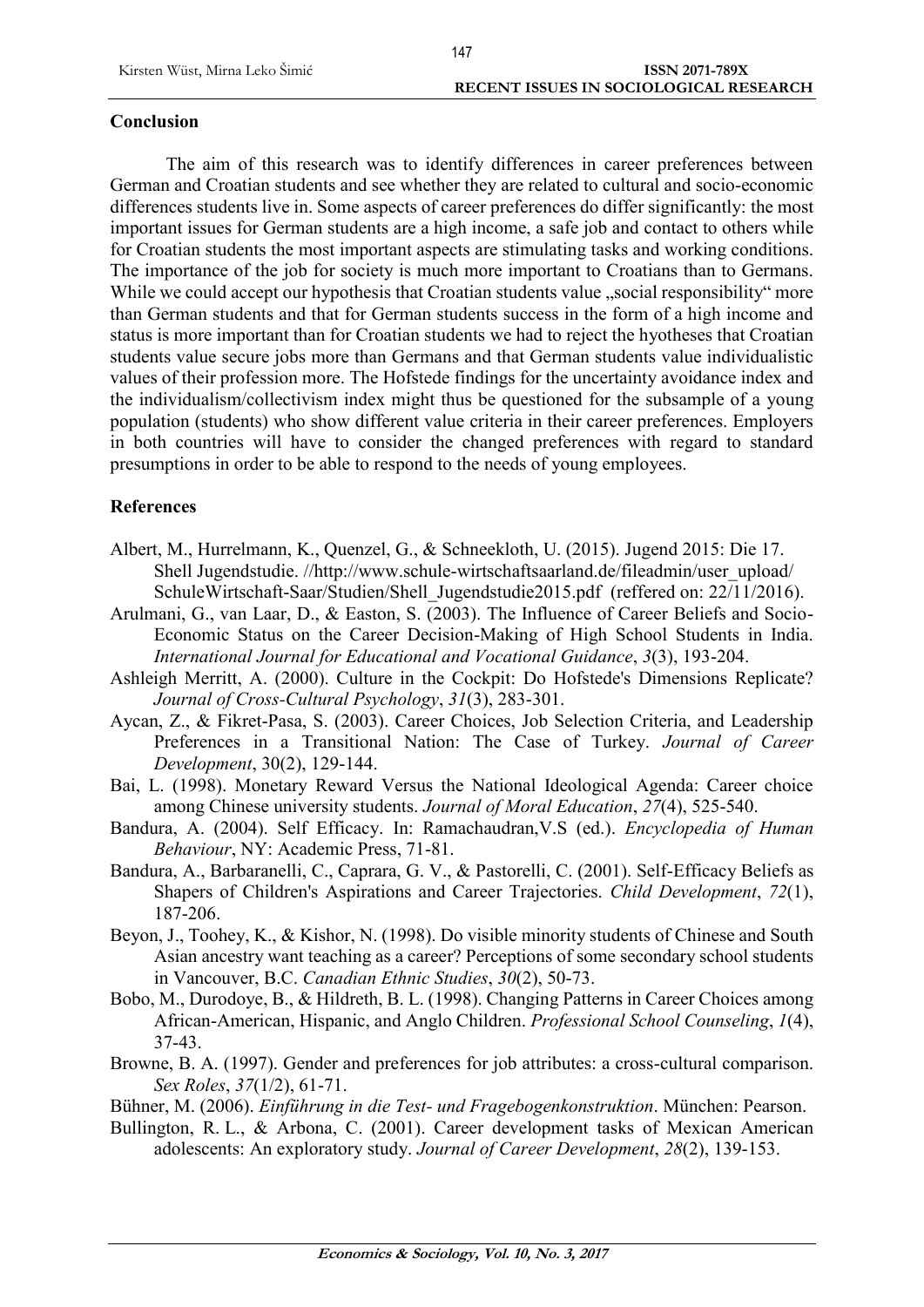- Bundy, P., & Norris, D. (1991). What accounting students consider important in the job selection process? *Journal of Applied Business Research*, *8*(2), 1-6.
- Cohen, J. (2013). *Statistical Power Analysis for the Behavioral Sciences* (2nd ed.). Hoboken: Taylor and Francis.
- DIW Berlin/SOEP (2013). *SOEP 2013 – Erhebungsinstrumente 2013 (Welle 30) des Soziooekonomischen Panels: Jugendfragebogen, Altstichproben*. Berlin: SOEP Survey Papers. //www.econstor.eu/dspace/bitstream/10419/96129/1/782879748.pdf (reffered on: 12/11/2016).
- Dorfman, P. W., & Howell, J. P. (1988). Dimensions of National Culture and Effective Leadership Patterns: Hofstede Revisited. *Advances in International Comparative Management*, *3*, 127-150.
- Engle, R. L., Dimitriadi, N., Gavidia, J. V., Schlaegel, C., Delanoe, S., Alvarado, I., Wolff, B. (2010). Entrepreneurial intent. *International Journal of Entrepreneurial Behavior & Research*, *16*(1), 35-57.
- European Commission (2015). *Introduction of the Euro in the member states that have not yet adopted the common currency: Eurobarometer 418*.

//ec.europa.eu/public\_opinion/flash/fl\_418\_en.pdf (reffered on  $2/10/2016$ )

- Eurostat (2016). *Share of young adults aged 18-34 living with their parents*. //http://appsso.eurostat.ec.europa.eu/nui/show.do?dataset=ilc\_lvps08&lang=en (reffered on 13/9/2016)
- Hofstede, G. (2011). Dimensionalizing Cultures: The Hofstede Model in Context. *Online Readings in Psychology and Culture*, *2*(1).
- Hofstede, G.Geert Hofstede.<https://geert-hofstede.com/germany.html> (reffered on 25/8/2016).
- Hofstede, G., & Hofstede, G. J. (2005). *Cultures and organizations: Software of the mind* [intercultural cooperation and its importance for survival]. New York: McGraw-Hill.
- Holland, J. L. (1997). *Making vocational choices: A theory of vocational personalities and work environments* (3. ed.). Lutz, Fla.: Psychological Assessment Resources.
- Hoppe, M. H. (1998). *Validating the Masculinity/Femininity Dimension on Elites from 19 Countries*. En Masculinity and femininity: The Taboo Dimension of National Cultures, 29-43. Thousand Oaks: Sage Publications.
- Hotelling, H. (1933). Analysis of a complex of statistical variables into principal components. *Journal of Educational Psychology*, *24*, 417-441, and 498-520.
- House, R. J., Hanges, P. J., Javidan, M., Dorfman, P. W., & Gupta, V. (Eds.). (2004). *Culture, leadership, and organizations: The GLOBE study of 62 societies*. Thousand Oaks, Calif.: Sage Publications
- Iacovou, C. L., Shirland, L., & Thompson, R. L. (2011). Job Selection Preferences Of Business Students. *Journal of Applied Business Research*, *20*(1).
- Ismail, M., & Lu, H. S. (2014). Cultural values and career goals of the millennial generation: An integrated conceptual framework. *The Journal of International Management Studies*, *9*(1), 38-49.
- Jakob, G. (2013). *Freiwilligendienste zwischen Staat und Zivilgesellschaft*. Friedrich-Ebert-Stiftung.
- Jeknić, R. (2013). *Young women and culture:"masculinity"/"femininity" as cultural dimensions in Geert Hofstede's model of "national culture"*. Mlade žene i rodna ravnopravnost u postjugoslavenskim društvima: istraživanja, prakse i politike //https://bib.irb.hr/datoteka/656079.ywage\_knjizica\_sazetaka.pdf (reffered on:12/9/2016).
- Keller, M. & Haustein, T. (2012). *Vereinbarkeit von Familie und Beruf – Ergebnisse des Mikrozensus 2010*. Statistisches Bundesamt.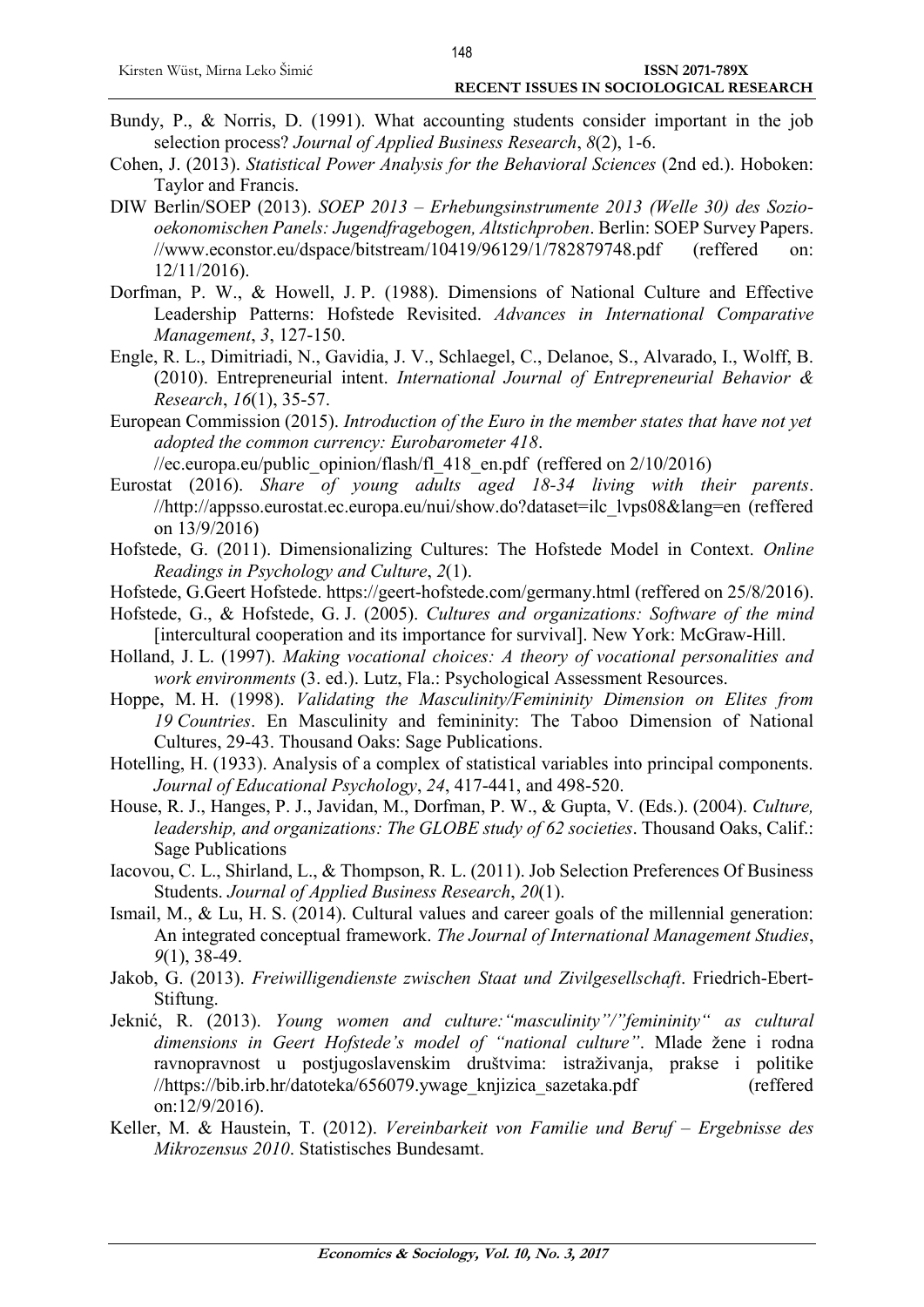- König, S., & Cesinger, B. (2015). Gendered work-family conflict in Germany: Do selfemployment and flexibility matter? *Work, Employment & Society*, *29*(4), 531-549.
- Lažnjak, J. (2011). Dimensions of national innovation culture in Croatia Content Validity of Hofstede's Dimensions. *Drustvena istrazivanja*, *20*(4), 1015-1038.
- Leong, F. T. L. (1991). Career Development Attributes and Occupational Values of Asian American and White American. *The Career Development Quarterly*, *39*(3), 221-230.
- Lightbody, P., Nicholson, S., Siann, G., & Walsh, D. (1997). A respectable job: Factors which influence young Asians' choice of career. *British Journal of Guidance & Counselling*, *25*(1), 67-79.
- Matić, J. (2006). The Degree of Uncertainty Avoidance Present in Croatian and American Undergraduate Students; a Comparative Analysis. *Europe's Journal of Psychology*. //http://ejop.psychopen.eu/article/view/291(reffered on 4/1/2016).
- Montgomery, D. B., & Ramus, C. A. (2011). Calibrating MBA job preferences for the 21st century. *Academy of Management: Learning and Education*, *10*(1), 9-26.
- Ozbilgin, M., Kusku, F., Erdogmus, N. (2004). *Explaining influences on career choices in comparative perspective*, Visiting Fellow Working Papers, Cornell University ILR School,<http://digitalcommons.ilr.cornell.edu/intlvf> (reffered on 10/9/2017).
- Parsons, F. (1909). *Choosing a vocation*. Boston: Houghton Miffin.
- Phillips, C. R., Phillips, A. S., & Cappel, S. D. (1994). Research Note: How Management Students Select Prospective Employers. *International Journal of Manpower*, 15(1), 55-59.
- Podrug, N., Filipović, D., & Stančić, I. (2014). Analysis of cultural differences between Croatia, Brasil, Germany and Serbia. *Economic Research*, *27*(1), 818-829.
- Pološki, N. (2001). Basic Requirements for the Successful Implementation of the "Feminine Leadership" Style in Croatian Enterprises. *Management*, *6*(1-2), 119-131.
- Pruett, M., Shinnar, R., Toney, B., Llopis, F., & Fox, J. (2009). Explaining entrepreneurial intentions of university students: A cross‐cultural study. *International Journal of Entrepreneurial Behavior & Research*, *15*(6), 571-594.
- Saterdag, H., & Kraft, H. (1979). Ausbildungs-und Berufsperspektiven bei Jugendlichen gegen Ende der 9. Klasse. *Mitteilungen aus der Arbeitsmarkt- und Berufsforschung*, 105-124.
- Schachner, M. *How Germany's fondness of austerity is reflected in its culture*. //http://consultants.itim.org/en/news/how-germanys-fondness-of-austerity-is-reflectedin-its-culture(reffered on 25/8/2016)
- Solesvik, M. (2011). *Attitudes toward future career choices*. ICSB World conference Proceedings.
- Statista.de. (2016). *Wie wichtig findest Du es, sich politisch zu engagieren?* (in den Jahren 2002 bis 2015) //https://de.statista.com/statistik/daten/studie/177136/umfrage/ wichtigkeitvon-politischem-engagement/(reffered on 19/12/2016).
- Tipurić, D., Podrug, N., & Hruška, D. (2007). Cultural differences: Results from empirical research conducted in Croatia, Slovenia, Bosnia and Herzegovina and Hungary. *The Business Review*, *7*(1), 151-157.
- van Ryn, M., & Vinokur, A. D. (1992). How did it work? An examination of the mechanisms through which a community intervention influenced job-search behavior among an unemployed sample. *American Journal of Community Psychology*, *5*, 557-597.
- Wan, Y. K. P., Wong, I. A., & Kong, W. H. (2014). Student career prospect and industry commitment: The roles of industry attitude, perceived social status, and salary expectations. *Tourism Management*, *40*, 1-14.
- Wursten, H. & Jacobs, C. (2013). *The impact of culture on education*. The Hofstede Centre.
- Wüst, K. (2015). Interesting tasks, independence or importance to society? The vocational expectations of generation Y. *Ekonomski vjesnik/Econviews*, *28*(2), 307-324.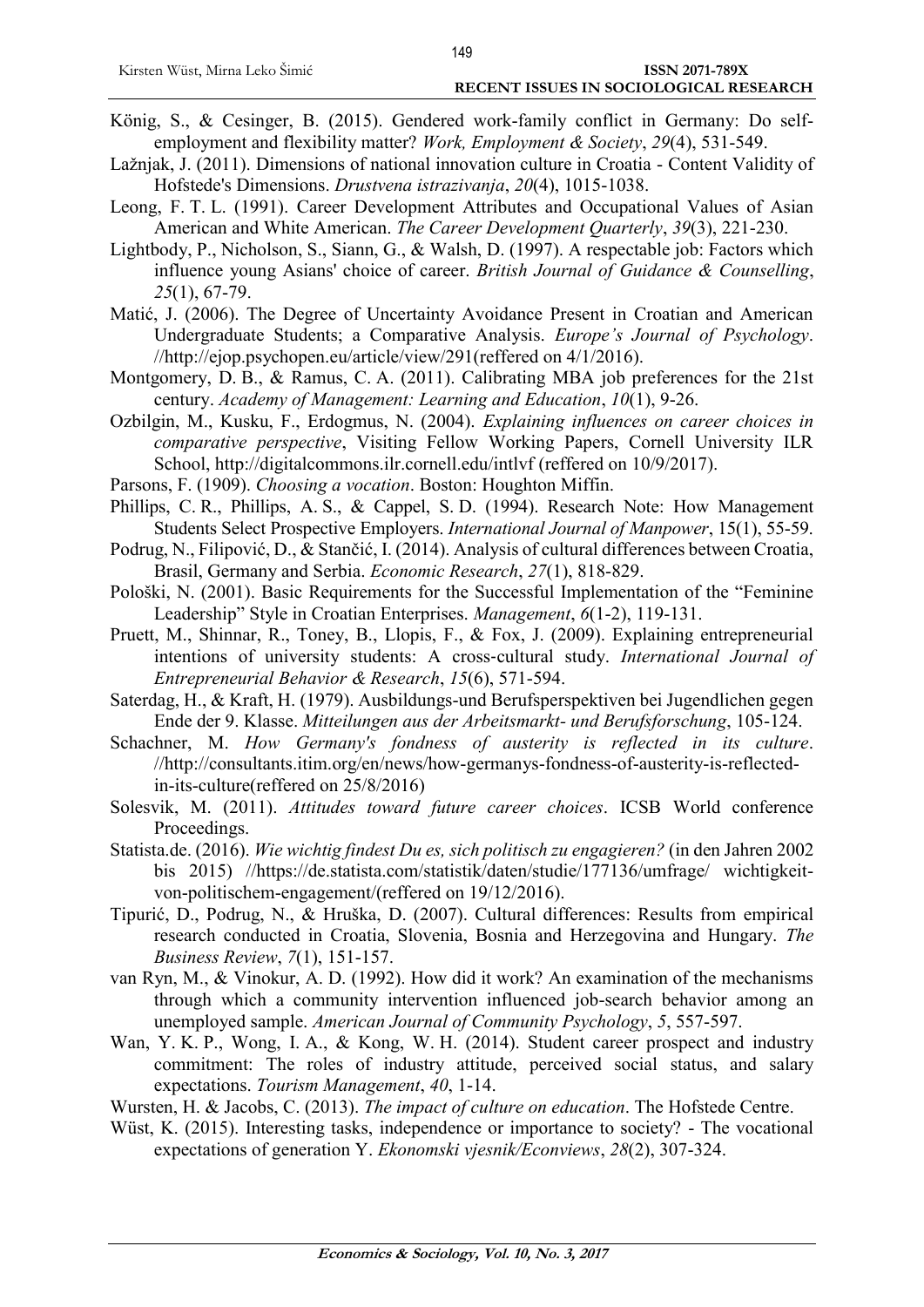Zeit online (2016). *Arbeitsmarkt: Anteil der unbefristet Beschäftigten nimmt ab*. //http://www.zeit.de/wirtschaft/unternehmen/2016-08/arbeitsmarkt-unbefristetbeschaeftigte-abnahme (reffered on 28/11/2016).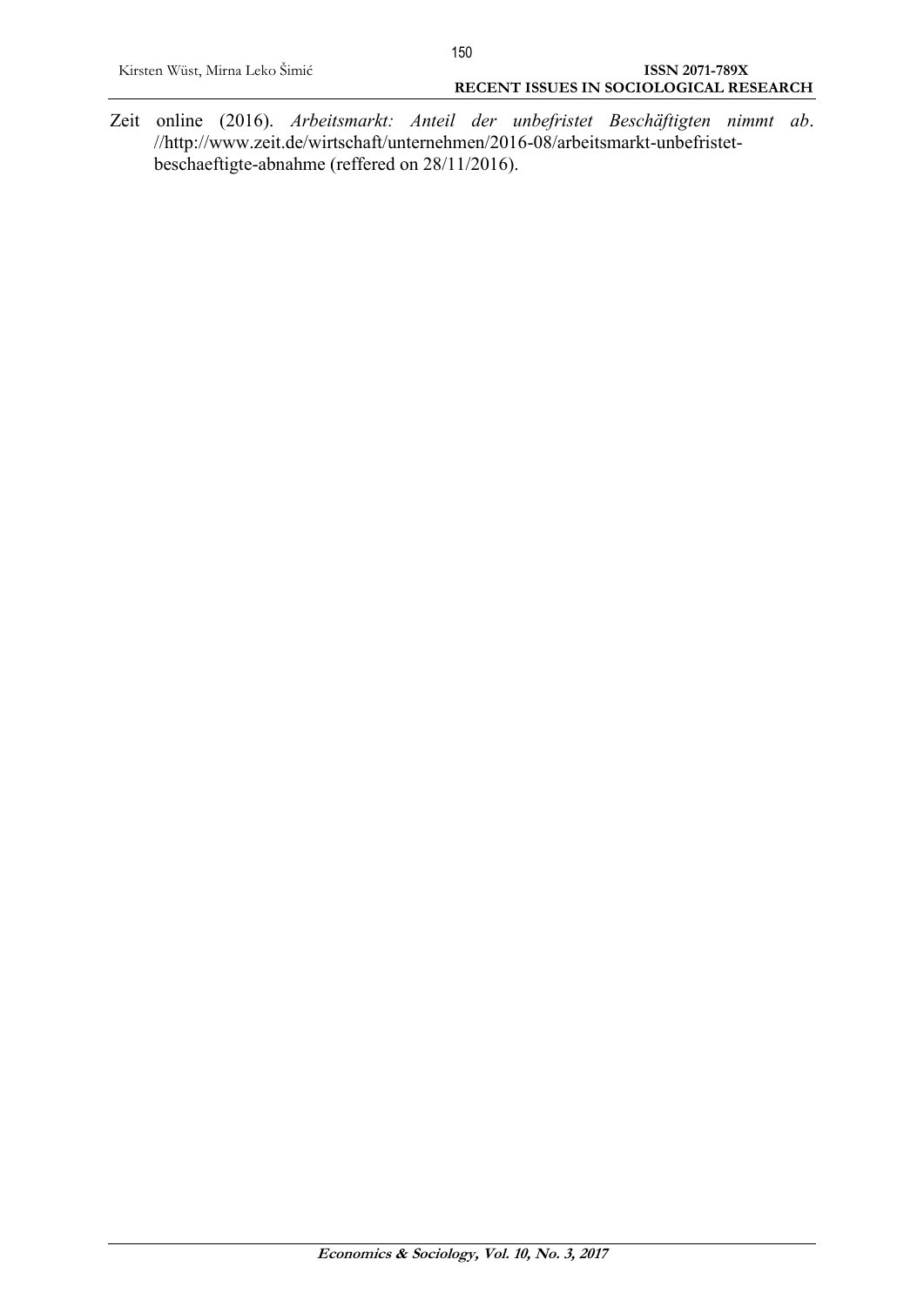# **Appendix**

## *Questionnaire*

- 1. You are
	- a. Male
	- b. Female
- 2. Please indicate your age (open)
- 3. Please indicate your university term (open)
- 4. Please indicate your study program (open)
- 5. Do you still live with your parents?
	- a. Yes
	- b. No
- 6. How do you judge the financial situation of your parents?
	- a. Below average
	- b. Average
	- c. Above average
- 7. For the choice of a profession different aspects can play a role. Please indicate: How important are the following aspects for your vocational choice? (1 – not important at
	- all,  $2 -$  less important,  $3 -$  important,  $4 -$  very important)
		- a. Secure position
		- b. High Income
		- c. Career opportunities
		- d. Recognized profession
		- e. Leisure time
		- f. Stimulating tasks
		- g. Independent work
		- h. Contact to others
		- i. Importance to society
		- j. Working conditions
		- k. Time for family
		- l. Helping others
- 8. The following statements indicate different attitudes towards life and the future. Please indicate in how far you agree!  $(1 - I$  do not agree at all,  $7 - I$  totally agree)
	- a. I am responsible for the course of my life
	- b. Compared to others, I did not achieve what I deserved
	- c. What you achieve in life is in first line a question of fortune
	- d. I often experience that others decide about my life
	- e. You have to work hard for success
	- f. When I experience difficult. in life I often question my skills
	- g. I don't have a lot of control over things that happen in my life
	- h. When you are politically or socially engaged you can make changes
	- i. I pass today on things to be able to afford more tomorrow
	- j. In general one can trust people
	- k. Today you cannot trust anybody any more.
	- l. When you encounter new people it is important to be cautious
	- m. I want to have fun and do not think about tomorrow